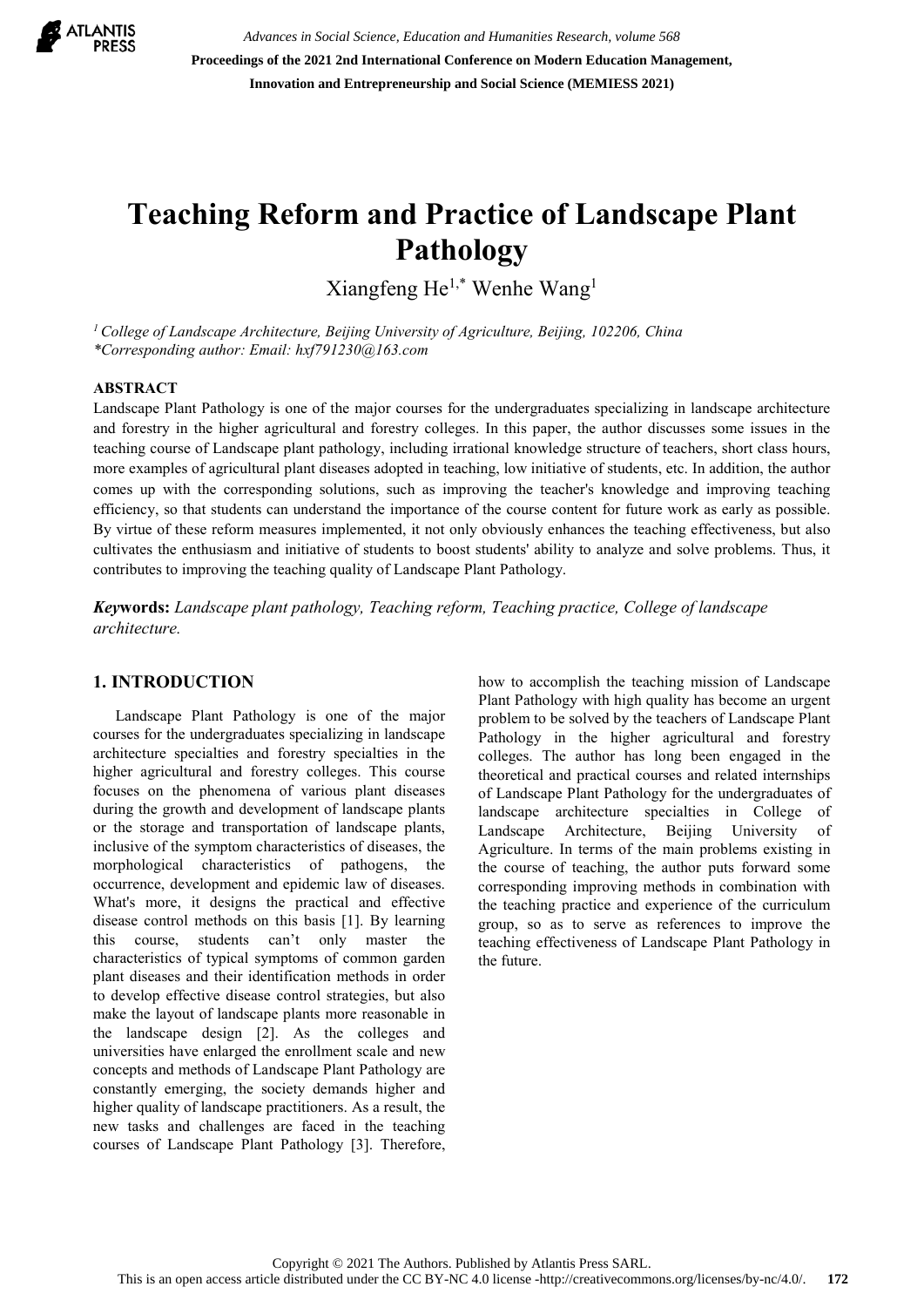

#### **2. PROBLEMS EXISTED DURING THE TEACHING PROCESS**

#### *2.1. The Professional Backgrounds of Course Teachers does not Match the Teaching Content of the Courses*

At present, most courses of Landscape Plant Pathology in the higher agricultural and forestry colleges are taught by the teachers of Plant Protection or landscape architecture specialties. Take the course undertaken by the author worked in landscape architecture specialties in College of Landscape Architecture, Beijing University of Agriculture as an example. Because of the shortage of teachers and the limitation of related facilities, the course has been undertaken by the course teachers of the Department of Plant Protection in our university before the author takes over. Although the teachers in the Department of Plant Protection have a solid knowledge of Landscape Plant Pathology, their knowledge of landscape plants is relatively insufficient. What's more, the teachers in the Department of Plant Protection have to take the course of Plant Pathology of Plant Protection, Agronomy, horticulture Specialties. Hence, the teachers have the limited energy to grasp the knowledge of garden plant diseases. However, the professional knowledge system of plant pathology is relatively weak for the teachers of landscape architecture specialties. Therefore, the course teachers will not explain the relevant theories and the landscape plant diseases thoroughly and sufficiently enough in the course of teaching, affecting the teaching effect finally.

#### *2.2. The Contradiction between Few Teaching Hours and Much Teaching Content*

In most agricultural and forestry colleges, the pathology courses of other specialties rather than plant protection specialty are the core of the specialties, so the theoretical hours and experimental hours are relatively small. In the Syllabus of Beijing University of Agriculture, the teaching hours of Landscape Plant Pathology course are 24 class hours for the students majoring in landscape architecture specialties, including 16 class hours for the theoretical course and 8 class hours for the experimental course. It is very difficult for the students to master the basic knowledge of plant pathology and the characteristics and control methods of various garden plant diseases in the limited theoretical class hours. Especially, each theoretical content of garden plants only focuses on gray mold, powdery mildew, meloidogynosis and other major categories of garden plant diseases. In addition, the experimental course mainly revolves around the observation of the morphology of fungi, bacteria, nematodes and other major pathogens, which is limited by the class hours.

Although most of the students are interested in the course of Landscape Plant Pathology, they do not have a thorough understanding of the knowledge. As a result, they can deal with the problems related to garden plant diseases by themselves.

## *2.3. More Examples of Agricultural Plant Diseases and Pathogenic Specimen are Adopted in Teaching*

Because of the deep research of plant pathology on grain, vegetables, fruit trees and other plants, these plant diseases are often used as typical examples to explain in the overview of the Landscape Plant Pathology texts. Taking the concept part of physiological race as an example, it has been explained by using the cases of more kinds of rice and wheat diseases, while the research on physiological race of garden plant pathogens hasn't been explained. Because there are few permanent specimens of the pathogens of garden plant diseases and types of disease specimens, we can only use the slides of the pathogens and the specimens of the plant diseases of the grain and vegetable plants in the experimental course, such as soft rot of cabbage, black spot of sweet potato and so on. As for the problems above mentioned, it's not conducive to students majoring in landscape architecture specialties to grasp garden plant diseases symptoms and pathogens.

## *2.4. Students have the Low Initiative Towards the Teaching Courses*

Students who study the course of Landscape Plant Pathology are mainly specializing in landscape architecture specialties, and the course has been established as the core course in Beijing University of Agriculture. Compared with the basic courses of Botany, Floriculture Science and Dendrology, the students pay less attention to the Landscape Plant Pathology, resulting in taking less time to have the poor learning effect in the course. In addition, the content of the course of Landscape Plant Pathology is closely related to the microbial world, which is difficult to understand abstractly for students of landscape architecture specialties without a microbial background [4]. Restricted by the class hours and teaching methods, the dynamic process of the disease occurred can't be displayed fully during the teaching process, which seriously affects the learning initiative of the students. As a result, it causes the autonomous learning inefficiency of students who are only tired of coping with examinations. However, they don't really understand and grasp the key knowledge points.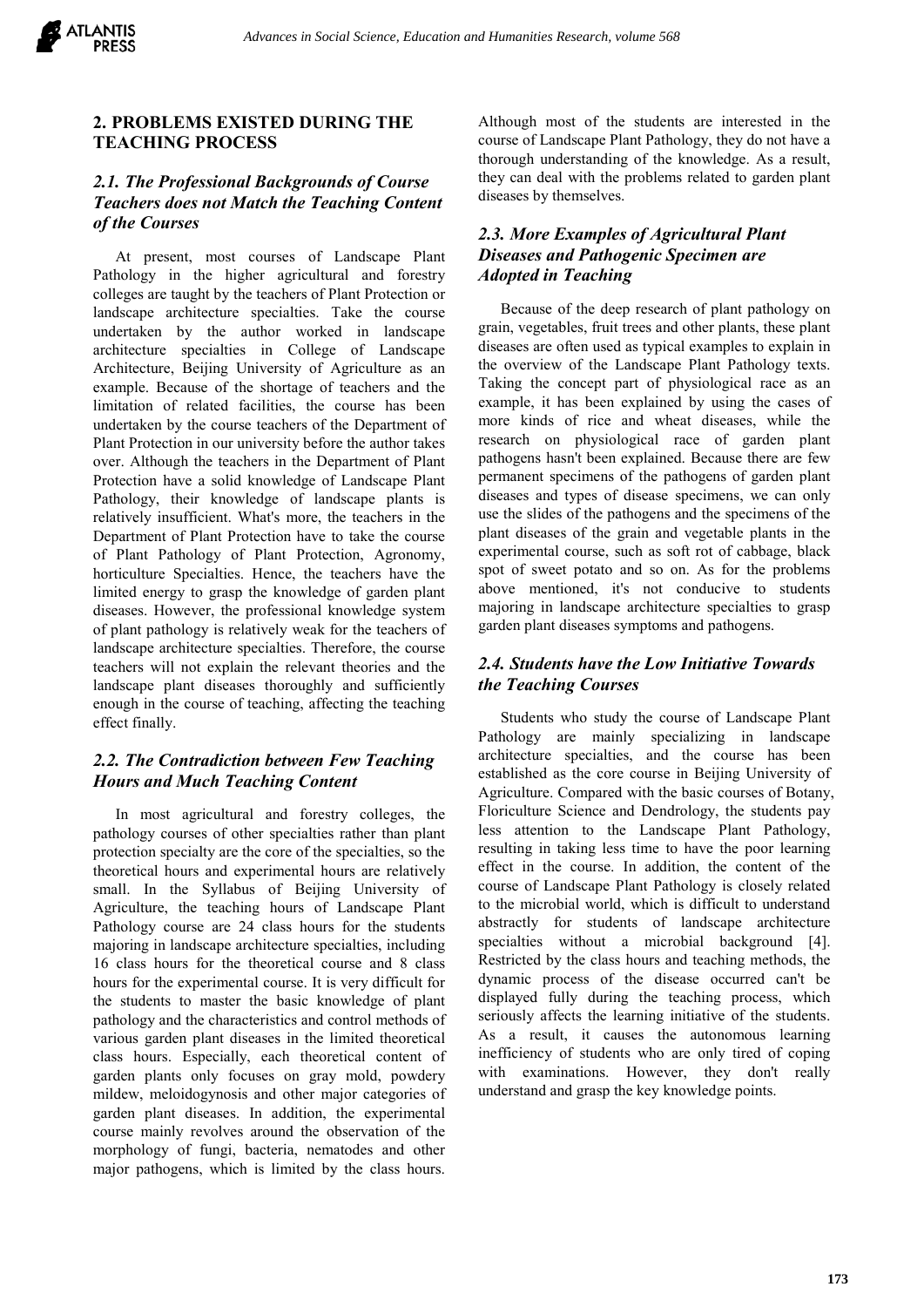

#### **3. CORRESPONDING MEASURES OF TEACHING REFORM**

Based on the problems in the teaching process of Landscape Plant Pathology and the characteristics of teachers and students in the college, a series of teaching reform measures are carried out.

#### *3.1. Overcome the Knowledge Weakness of the Course Teachers*

In order to cultivate qualified graduates meeting the Age, the contemporary teachers in universities and colleges should strengthen their study, who combines the teaching content with the domestic and foreign research frontiers and actual needs of the production. Therefore, course teachers of Landscape Plant Pathology who specialize in Plant Pathology should not only keep pace with the forefront of plant pathology, but also strengthen their knowledge reserves in landscape flowers, landscape trees, landscape ecology, botany and so on. In addition, course teachers should also understand the configuration of various plants in gardening design in accordance with the employment characteristics of students majoring in landscape architecture specialties in future. On the contrary, course teachers specializing in landscape architecture specialties should strengthen their basic knowledge of plant pathology and related experimental skills. With the development of informationization, course teachers can improve their knowledge reserves by various means, such as online excellent courses, MOOC and other open resources.

## *3.2. Improve the Teaching Efficiency and Strengthen the Relevant Knowledge Points in the Practice*

At present, it is difficult to increase the class hours of Landscape Plant Pathology courses under the trend of reducing the total class hours of specialized courses for undergraduates. Therefore, we should pay more attention to improving the teaching efficiency in the limited class hour. In the traditional teaching process, the teachers mainly adopt the "instilling-like" teaching method, while the students passively study the knowledge. The students need to spend a lot of time to digest after class. In the follow-up teaching of Landscape Plant Pathology, course teachers can upload courseware and other materials to the teaching platform before class, so that students can review in advance. In class, the teaching efficiency can be improved by combining discussion teaching with lecture teaching based on the knowledge points to be mastered. Thus, the valuable classroom time can be used for teacher-student interaction, so as to deepen the grasp and understanding of the important and difficult knowledge. In addition, the practice of Landscape Plant Pathology is an

important way to consolidate and supplement the classroom knowledge. The practice of Landscape Plant Pathology course usually lasts 2-3 days. Combined with the knowledge points of classroom teaching, the practice content should be set reasonably. As a result, it can deepen students' understanding of the disease characteristics, disease cycle and control of garden plant diseases. At the same time, teachers should cultivate students' ability to look up relevant materials independently, so as to make a qualitative leap in the comprehensive practical ability of the students. Fundamentally, it can solve the contradiction between relatively short class hours and increasing requirements for students' comprehensive quality.

## *3.3. Collect the Related Data of Garden Plant Diseases and Make Garden Plant Diseases and Pathogen Specimen by Ourselves*

On account of the problem that more examples of agricultural plant diseases are used in teaching, the course teachers should make full use of all available resources, such as online plant disease identification websites, various garden plant diseases atlases and so on, and collect all kinds of pictures and video materials related to the garden plant diseases to use them in classroom teaching, which is conducive to improving students' perceptual knowledge of the garden plant diseases. In order to facilitate students to learn at any time, we can establish a plant disease and pathogen database [5]. In the teaching and scientific research for many years, the author has collected and taken pictures of various garden plant diseases in Beijing, and made them into a picture library of disease material, providing a strong guarantee for teaching and students' review. In view of the problem that more agricultural plant diseases and pathogen specimens are used in experimental teaching, course teachers actively carry out garden plant diseases specimen self-making and purchasing as far as possible. Taking the powdery mildew of the experiment teaching as an example, only a bit of powdery mildew specimens of landscape plants can be purchased, which are inclusive of Cotinus coggygria powdery mildew and poplar powdery mildew. Combined with making the powdery mildew specimens of garden plants such as peony, lawn grass, Euonymus japonicus and Chinese rose in the process of teaching practice, the slides of sexual and asexual spores of these diseases are made and compared by the students in groups in the experimental courses. This teaching mode not only improves the practical ability and team cooperation ability of the students, but also enhances their interest in learning and enhance their understanding of professional knowledge.